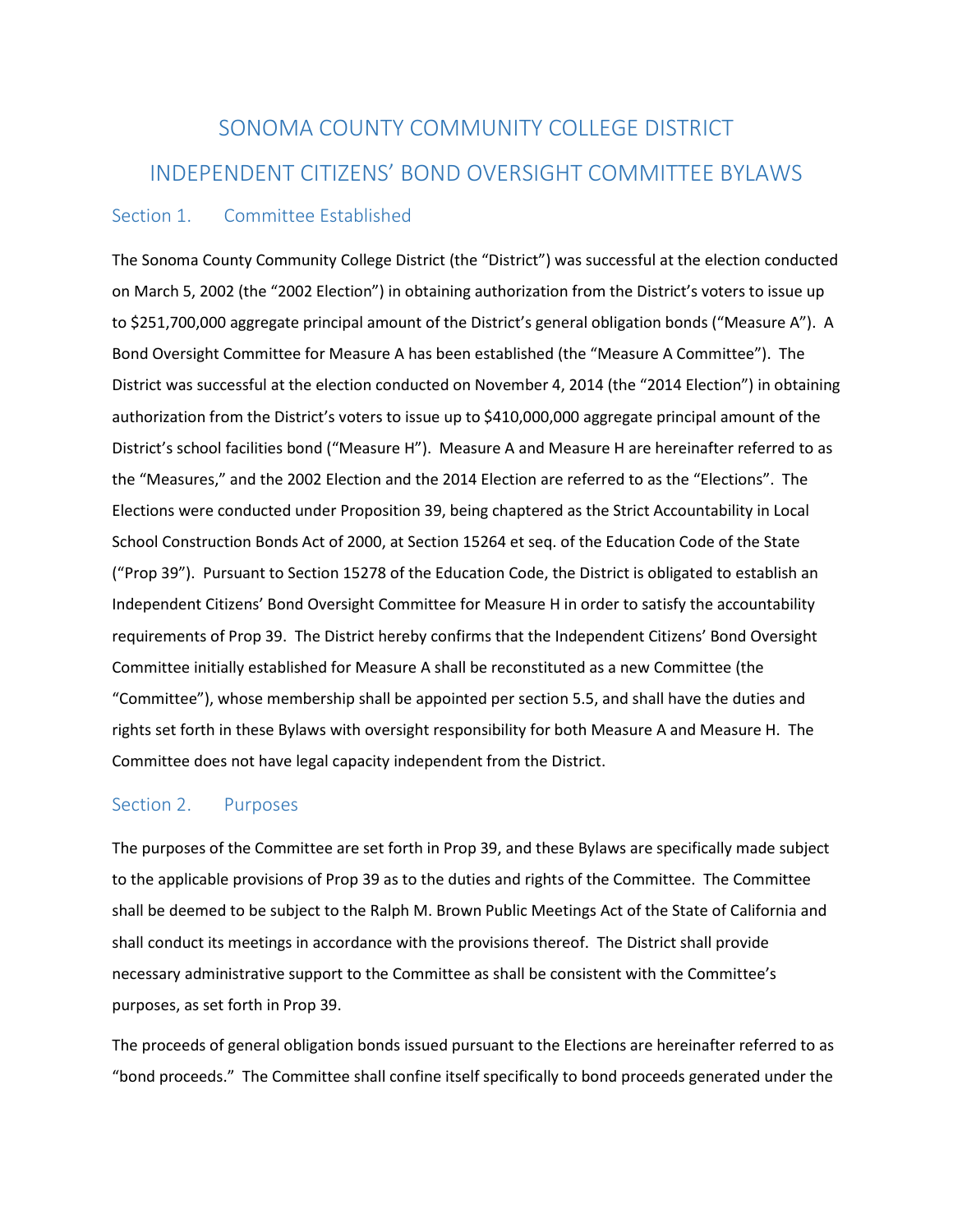Measures. Regular and deferred maintenance projects and all monies generated under other sources shall fall outside the scope of the Committee's review.

# Section 3. Duties

To carry out its stated purposes, the Committee shall perform only the duties set forth in Sections 3.1, 3.2, and 3.3 hereof, and shall refrain from those activities set forth in Sections 3.4 and 3.5.

# 3.1 Inform the Public

The Committee shall inform the public concerning the District's expenditure of bond proceeds. In fulfilling this duty, all official communications to either the Board or the public shall come from the Chair acting on behalf of the Committee. The Chair shall only release information that reflects the majority view of the Committee.

## 3.2 Review Expenditures

The Committee shall review expenditure reports produced by the District to ensure that (a) bond proceeds were expended only for the purposes set forth in Measure A and Measure H, respectively; and (b) no bond proceeds were used for teacher or administrative salaries or other operating expenses in compliance with Attorney General Opinion 04-110, issued on November 9, 2004.

## 3.3 Annual Report

The Committee shall present to the Board of Trustees of the District (the "Board") in public session, an annual written reports for each of the Measures which shall include the following:

- (a) A statement indicating whether the District is in compliance with the requirements of Article XIIIA, Section 1(b)(3) of the California Constitution; and
- (b) A summary of the Committee's proceedings and activities for the preceding year.

# 3.4 Duties of the Board or Superintendent/President

Either the Board or the Superintendent/President, as the Board shall determine, shall have the following powers reserved to it, and the Committee shall have no jurisdiction over the following types of activities:

- (a) Review or approval of contracts;
- (b) Review or approval of change orders;
- (c) Expenditure of bond funds;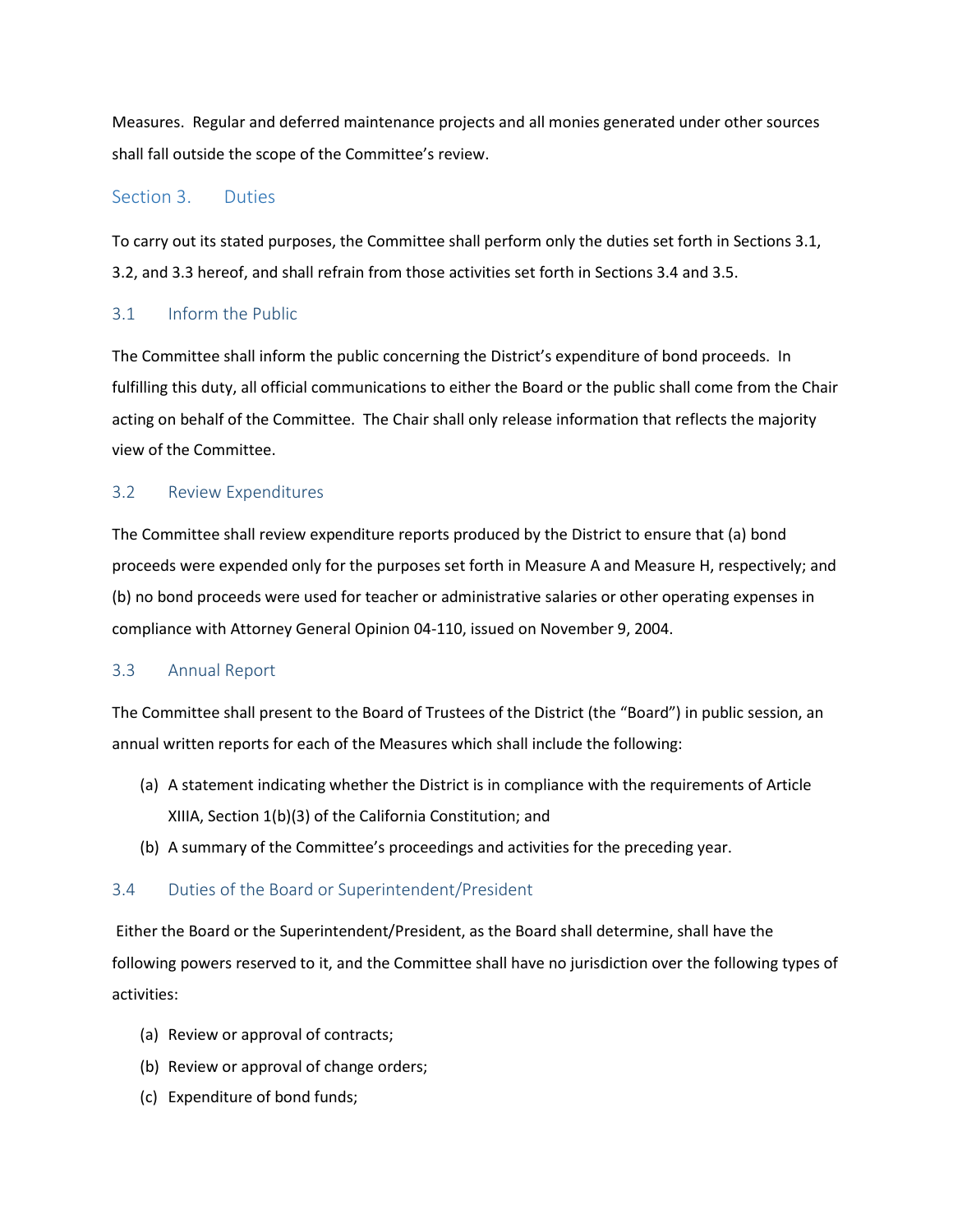- (d) Handling of all legal matters;
- (e) Approval of project plans and schedules;
- (f) Approval of all deferred maintenance plans; and
- (g) Approval of the sale of bonds.

#### 3.5 Measure A and Measure H Projects Only

In recognition of the fact that the Committee is only charged with reviewing the prior expenditure of bond proceeds, the Board has not charged the Committee with responsibility for:

- (a) Projects financed through the State of California, developer fees, redevelopment tax increment, certificates of participation, lease/revenue bonds, the general fund or the sale of surplus property without bond proceeds shall be outside the authority of the Committee.
- (b) The establishment of priorities and order of construction for the bond projects, which shall be made by the Board in its sole discretion.
- (c) The selection of architects, engineers, soils engineers, construction managers, project managers, CEQA consultants and such other professional service firms as are required to complete the project based on District criteria established by the Board in its sole discretion.
- (d) The approval of the design for each project including exterior materials, paint color, interior finishes, site plan and construction methods (modular vs. permanent) which shall be determined by the Board in its sole discretion.
- (e) The selection of independent audit firm(s), performance audit consultants and such other consultants as are necessary to support the activities of the Committee.
- (f) The approval of an annual budget for the Committee that is sufficient to carry out the activities set forth in Prop 39 and included herein.
- (g) The appointment or reappointment of qualified applicants to serve on the Committee, subject to legal limitations, and based on criteria adopted in the Board's sole discretion as part of carrying out its function under Prop 39.

## Section 4. Authorized Activities

In order to perform the duties set forth in Section 3, the Committee may engage in the following authorized activities:

(a) Receive copies of the District's annual, independent performance audit and annual, independent financial audit required by Prop 39 (Article XIIIA of the California Constitution)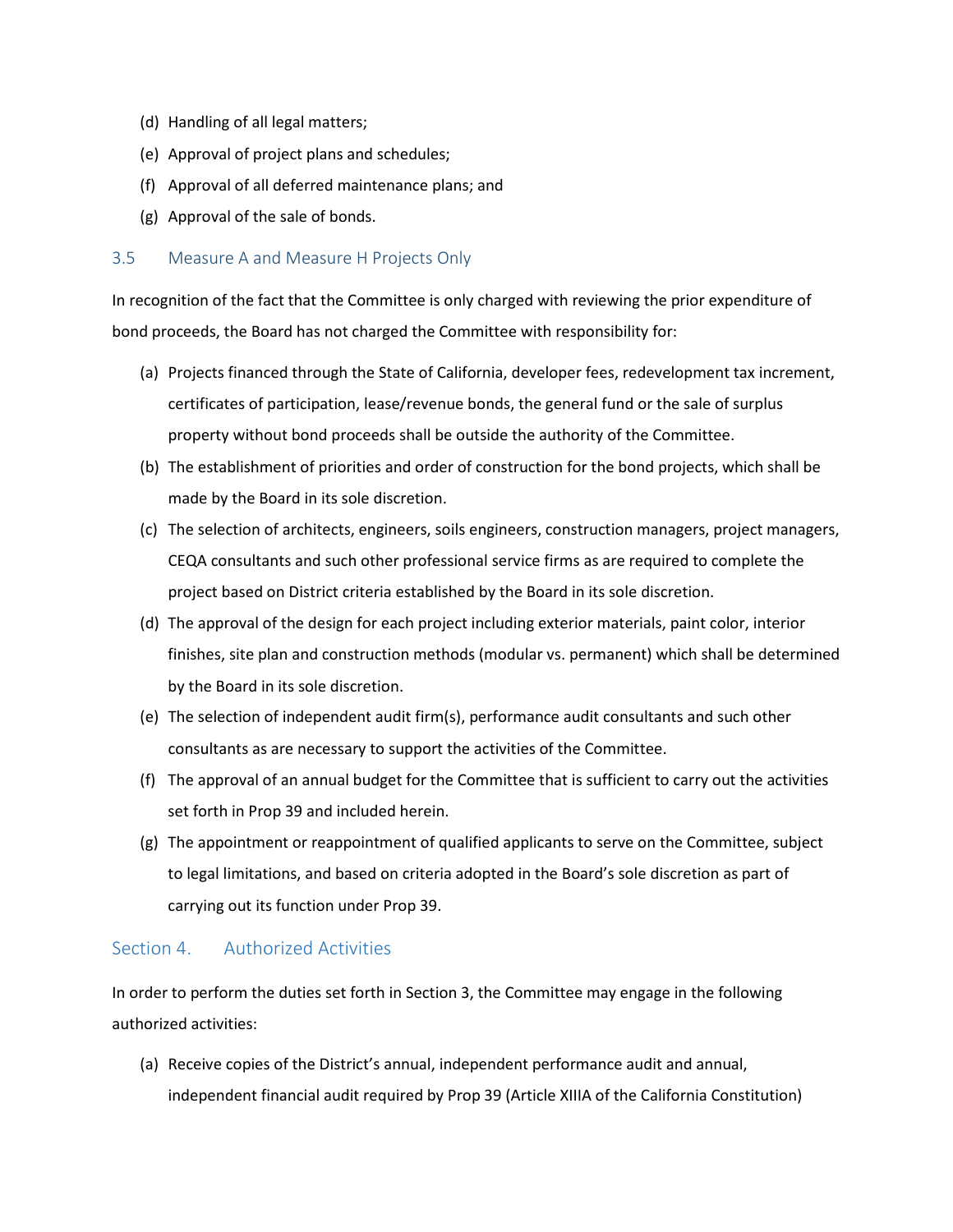(together, the "Audits") at the same time said Audits are submitted to the District, and review the Audits.

- (b) Inspect District facilities and grounds for which bond proceeds have been or will be expended, in accordance with any access procedure established by the District's Superintendent/President.
- (c) Review copies of deferred maintenance plans developed by the District.
- (d) Review efforts by the District to maximize bond proceeds by implementing various cost-saving measures.
- (e) Receive from the Board, within three months of the District receiving the Audits, responses to any and all findings, recommendations, and concerns addressed in the Audits, and review said responses.

# Section 5. Membership

## 5.1 Number

The Committee shall consist of at least seven (7) members appointed by the Board from a list of candidates submitting written applications, and based on criteria established by Prop 39, to wit:

- (a) One (1) student enrolled and active in a community college support group, such as student government.
- (b) One (1) member active in a business organization representing the business community located in the District.
- (c) One (1) member active in a senior citizens' organization.
- (d) One (1) member active in a bona-fide taxpayers association.
- (e) One (1) member active in a support organization for the college, such as a foundation.
- (f) Two (2) members of the community at-large.

# 5.2 Qualification Standards

- (a) To be a qualified person, he or she must be at least 18 years of age.
- (b) The Committee may not include any employee, official of the District or any vendor, contractor or consultant of the District.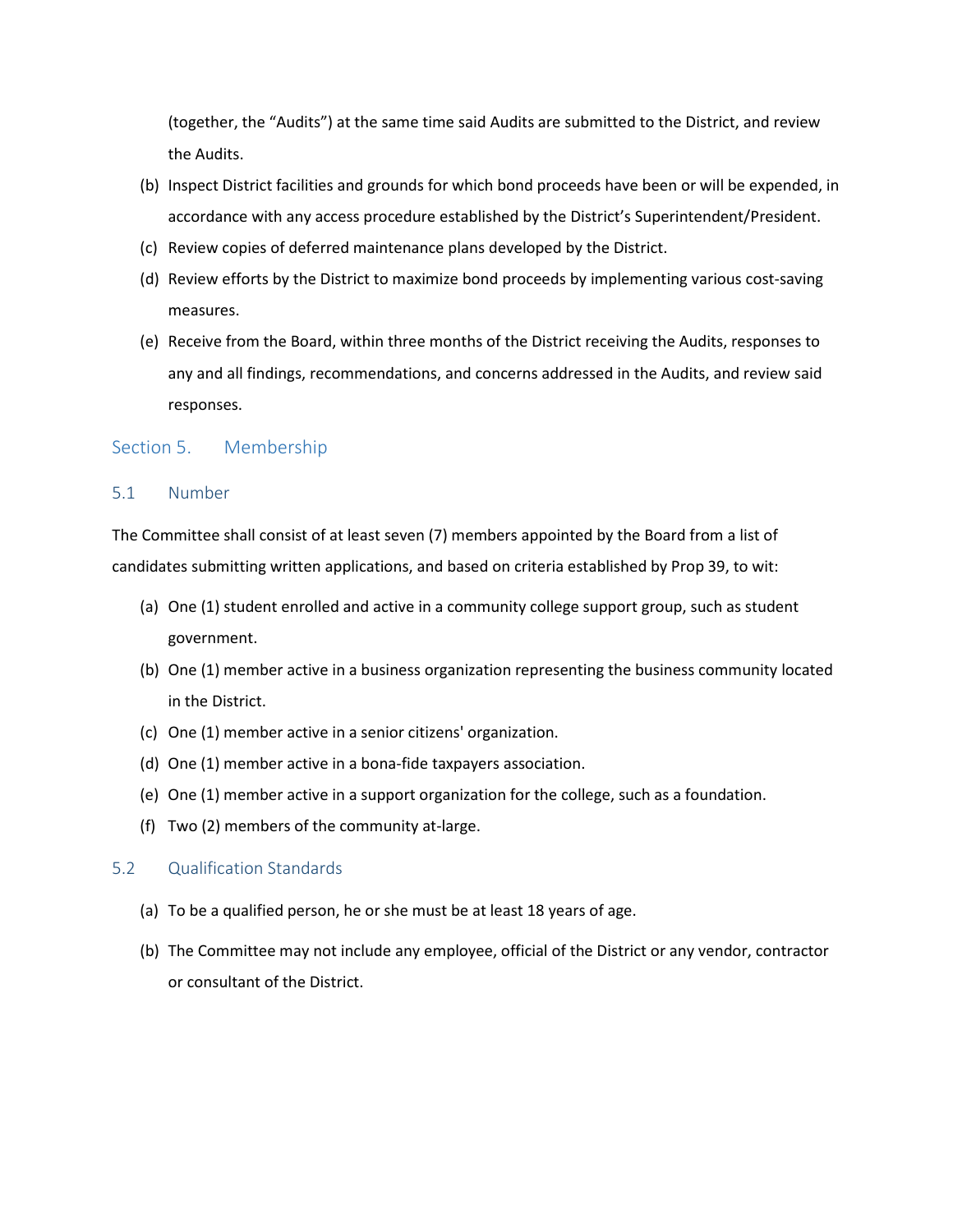## 5.3 Ethics: Conflicts of Interest

- (a) Members of the Committee are not subject to the Political Reform Act (Gov. Code §§ 81000 et seq.), and are not required to complete Form 700; but each member shall comply with the Committee Ethics Policy attached as "Attachment A" to these Bylaws.
- (b) Pursuant to Section 35233 of the Education Code, the prohibitions contained in Article 4 (commencing with Section 1090) of Division 4 of Title 1 of the Government Code ("Article 4") and Article 4.7 (commencing with Section 1125) of Division 4 of Title 1 of the Government Code ("Article 4.7") are applicable to members of the Committee. Accordingly:
	- (i) Members of the Committee shall not be financially interested in any contract made by them in their official capacities or by the Committee, nor shall they be purchasers at any sale or vendors at any purchase made by them in their official capacity, all as prohibited by Article 4; and
	- (ii) Members of the Committee shall not engage in any employment, activity, or enterprise for compensation which is inconsistent, incompatible, in conflict with, or inimical to duties as a member of the Committee or with the duties, functions, or responsibilities of the Committee or the District. A member of the Committee shall not perform any work, service, or counsel for compensation where any part of his or her efforts will be subject to approval by any other officer, employee, board, or commission of the District's Board, except as permitted under Article 4.7.

## 5.4 Term

Except as otherwise provided herein, each member shall serve a term of two (2) years, commencing as of the date of appointment by the Board. No member may serve more than three (3) consecutive terms. At the Committee's first meeting, members will draw lots or otherwise select a minimum of two members to serve for an initial one (1) year term and the remaining members for an initial two (2) year term. Members whose terms have expired may continue to serve on the Committee until a successor has been appointed. Members of the Measure A Committee may be appointed to the Committee and be entitled to new terms as described herein, regardless of their period of service on the Measure A Committee.

## 5.5 Appointment

Members of the Committee shall be appointed by the Board through the following process: (a) the District may advertise in the local newspapers, on its website, and in other customary forums, as well as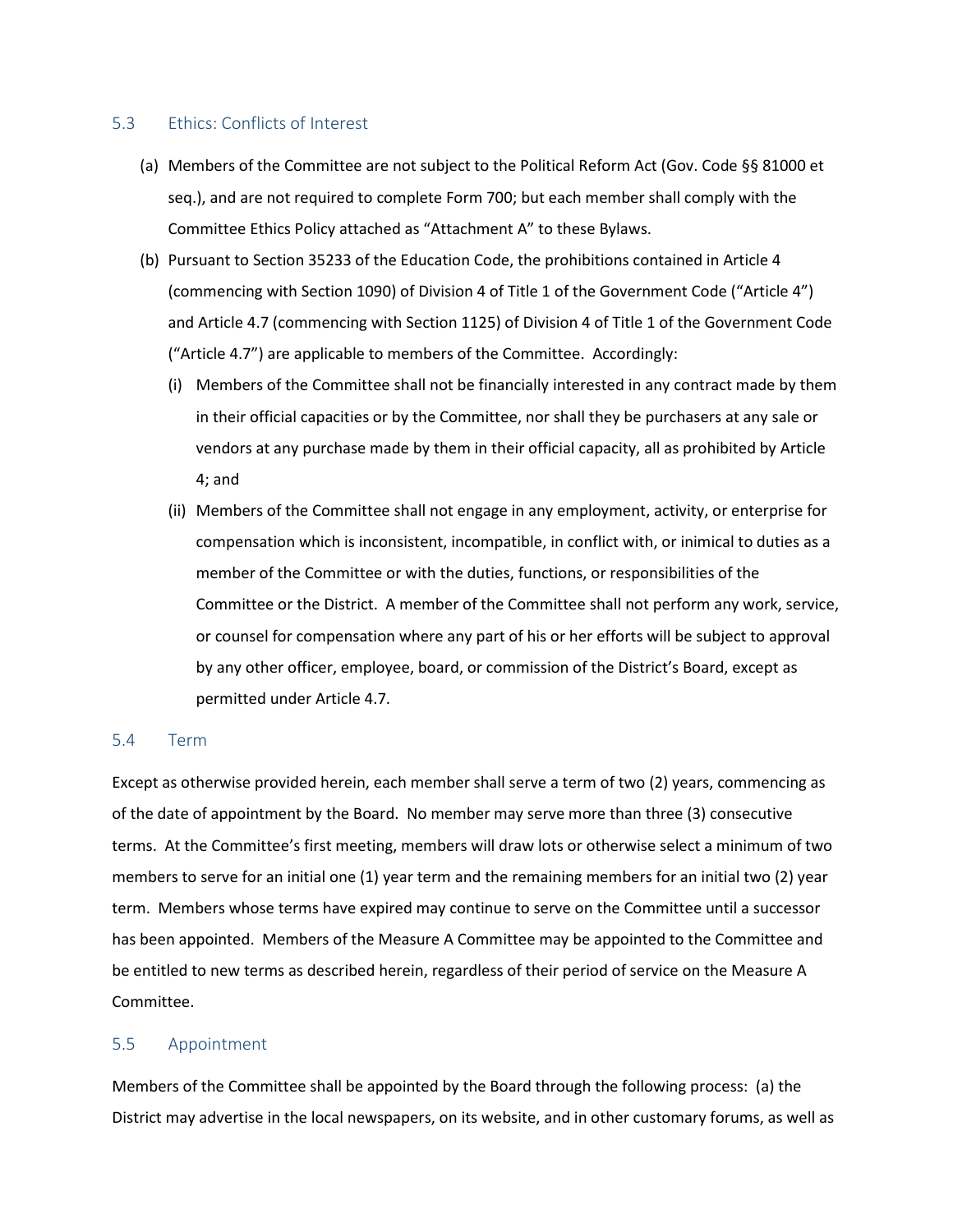solicit appropriate local groups for applications; (b) the Superintendent/President will review the applications; and (c) the Superintendent/President will make recommendations to the Board. Note: All standing members of the Measure A Committee will be deemed as having applied for the Committee and will be considered for membership along with all new applicants.

## 5.6 Removal; Vacancy

The Board may remove any Committee member for any reason, including failure to attend two consecutive Committee meetings without reasonable excuse or for failure to comply with the Committee Ethics Policy. Upon a member's removal, his or her seat shall be declared vacant. The Board, in accordance with the established appointment process shall fill any vacancies on the Committee. The Board shall seek to fill vacancies within 90 days of the date of occurrence of a vacancy.

# 5.7 Compensation

The Committee members shall not be compensated for their services.

## 5.8 Authority of Members

- (a) Committee members shall not have the authority to direct staff of the District;
- (b) individual members of the Committee retain the right to address the Board, either on behalf of the Committee or as an individual;
- (c) the Committee shall not establish standing committees for any purpose; and
- (d) the Committee shall have the right to request and receive copies of any public records relating to projects funded by the Measures.

# Section 6. Meetings of the Committee

# 6.1 Regular Meetings

The Committee shall meet at least once a year, but shall not meet more frequently than quarterly. The Chair can call a Special Meeting to discuss Authorized Activities in Section 4 if the business of the Bond Committee cannot be concluded at the regularly scheduled quarterly meeting or an issue arises that must be discussed prior to a scheduled quarterly meeting.

## 6.2 Location

All meetings shall be held within the boundaries of the Sonoma County Community College District.

## 6.3 Procedures

All meetings shall be open to the public in accordance with the Ralph M. Brown Act, Government Code Section 54950 et seq. Meetings shall be conducted according to such additional procedural rules as the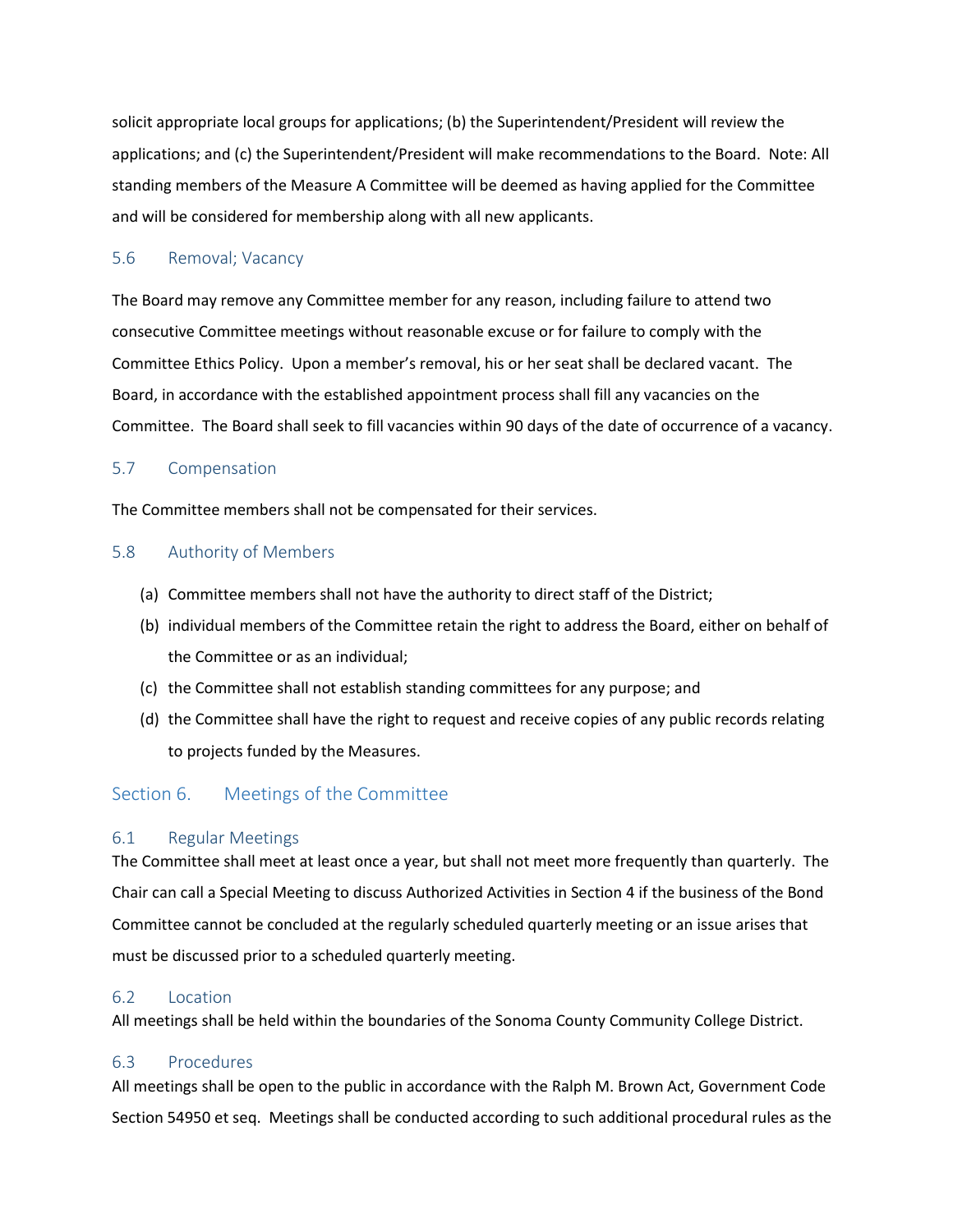Committee may adopt. A majority of the number of Committee members shall constitute a quorum for the transaction of any business of the Committee.

# Section 7. District Support

7.1 The District shall provide to the Committee necessary technical and administrative assistance as follows:

(a) preparation of and posting of public notices as required by the Brown Act, ensuring that all notices to the public are provided in the same manner as notices regarding meetings of the District Board;

(b) provision of a meeting room, including any necessary audio/visual equipment;

(c) preparation, translation and copies of any documentary meeting materials, such as agendas and reports; and

(d) retention of all Committee records, and providing public access to such records on an Internet website maintained by the District.

7.2 District staff and/or District consultants shall attend Committee proceedings in order to report on the status of projects and the expenditure of bond proceeds.

# Section 8. Reports

In addition to the Annual Report required in Section 3.3, the Committee may report to the Board from time to time in order to advise the Board on the activities of the Committee. Such report shall be in writing and shall summarize the proceedings and activities conducted by the Committee.

# Section 9. Officers

The Superintendent/President shall appoint the initial Chair. Thereafter, the Committee shall elect a Chair and a Vice-Chair who shall act as Chair only when the Chair is absent. The Chair and Vice-Chair shall serve in such capacities for a term of one year and may be re-elected by vote of a majority of the members of the Committee.

# Section 10. Amendment of Bylaws

Any amendment to these Bylaws shall be approved by a majority vote of the Board.

# Section 11. Termination

The Committee shall automatically terminate and disband concurrently with the Committee's submission of the final respective Annual Report which reflects the final accounting of the expenditure of all Measure A and Measure H monies.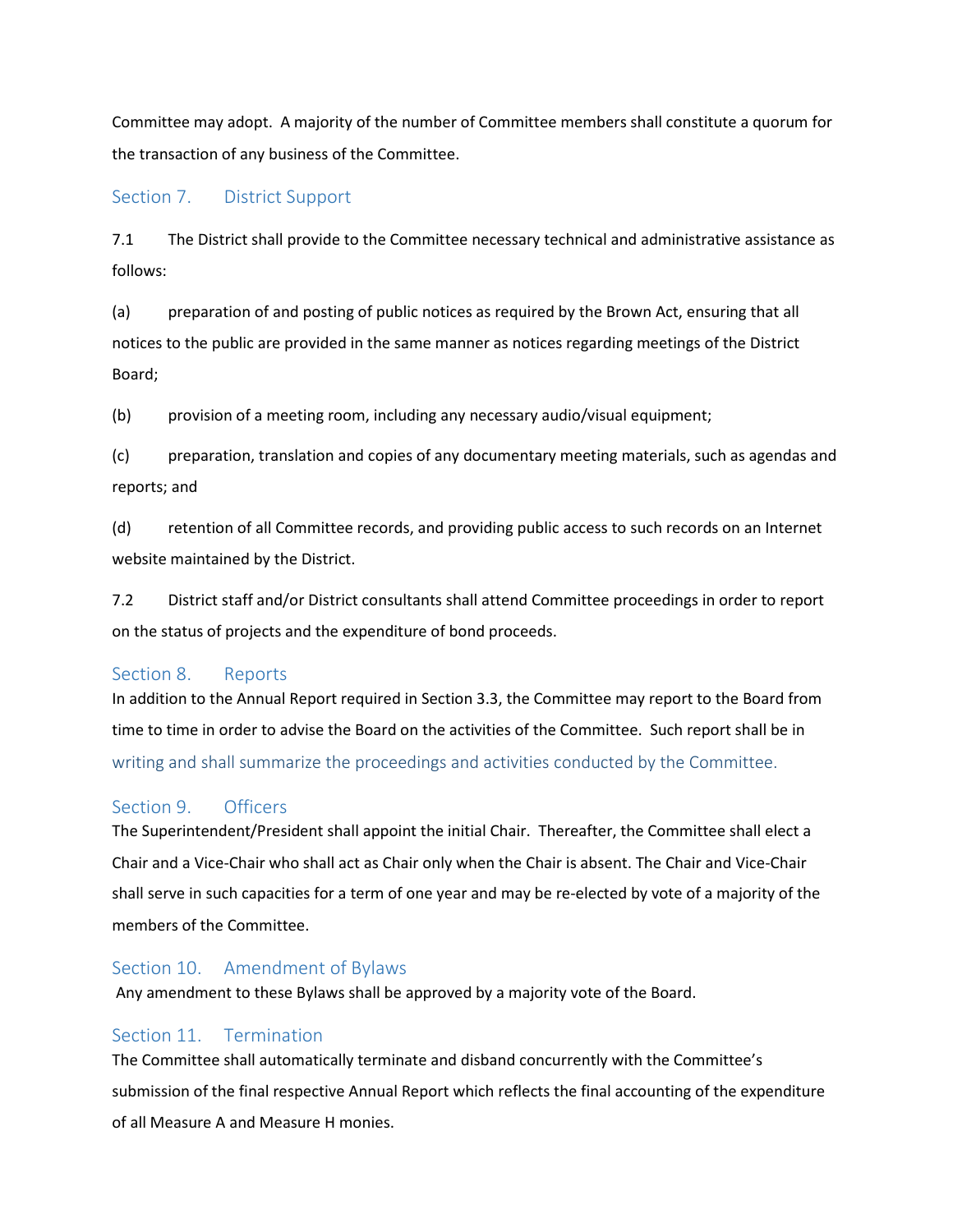# ETHICS POLICY STATEMENT

This Ethics Policy Statement provides general guidelines for Committee members in carrying out their responsibilities. Not all ethical issues that Committee members face are covered in this Statement. However, this Statement captures some of the critical areas that help define ethical and professional conduct for Committee members. The provisions of this Statement were developed from existing laws, rules, policies and procedures as well as from concepts that define generally accepted good business practices. Committee members are expected to strictly adhere to the provisions of this Ethics Policy.

# **POLICY**

#### CONFLICT OF INTEREST

A Committee member shall not make or influence a District decision related to: (1) any contract funded by bond proceeds, or (2) any construction project which will benefit the Committee member's outside employment, business, or a personal finance or benefit an immediate family member, such as a spouse, child or parent.

## OUTSIDE EMPLOYMENT

A Committee member shall not use his or her authority over a particular matter to negotiate future employment with any person or organization that relates to: (1) any contract funded by bond proceeds, or (2) any construction project. A Committee member shall not make or influence a District decision related to any construction project involving the interest of a person with whom the member has an agreement concerning current or future employment, or remuneration of any kind. For a period of two (2) years after leaving the Committee, a former Committee member may not represent any person or organization for compensation in connection with any matter pending before the District that, as a Committee member, he or she participated in personally and substantially. Specifically, for a period of two (2) years after leaving the Committee, a former Committee member and the companies and businesses for which the member works shall be prohibited from contracting with the District with respect to: (1) bidding on projects funded by the bond proceeds; and (2) any construction project.

## COMMITMENT TO UPHOLD LAW

A Committee member shall uphold the federal and California Constitutions, the laws and regulations of the United States and the State of California (particularly the Education Code) and all other applicable government entities, and the policies, procedures, rules and regulations of Sonoma County Community College District.